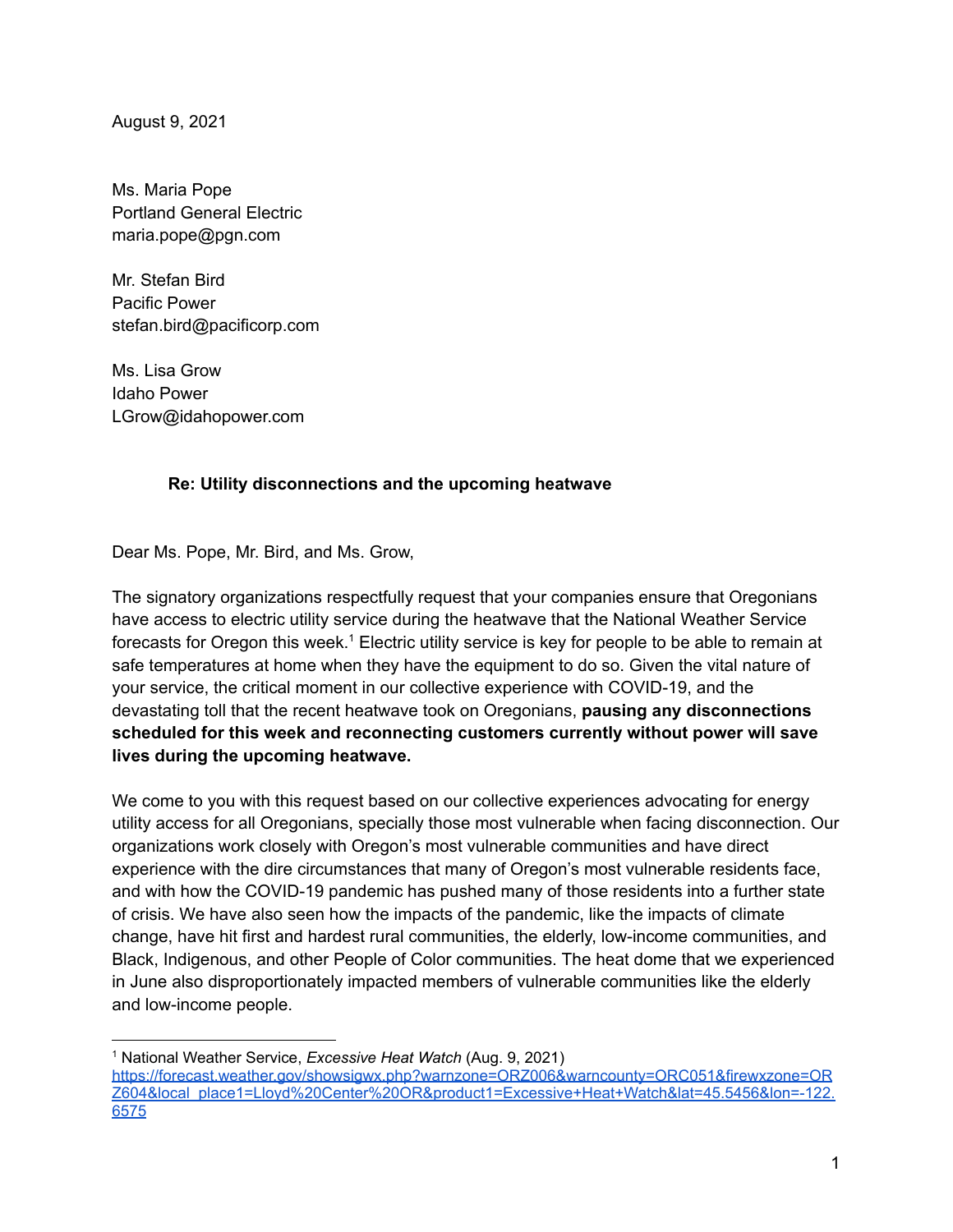This week, we expect to see much of Oregon experiencing heat levels that will represent a high or very high risk for the entire population, especially those who are heat sensitive.<sup>2</sup> By voluntarily pausing disconnections and reconnecting customers in anticipation of the upcoming heatwave, you will protect the lives of the people that you serve. Oregonians are still mourning the devastating life losses as a result of the heat dome in late June.<sup>3</sup> But that heat event happened at a time when the Public Utility Commission's moratorium on disconnections protected most Oregonians.

With the moratorium now over, even more people may be vulnerable than during the heatwave in June which caused an already precedent shattering number of heat related deaths. That increased vulnerability is not just a result of the heatwave but also of increasing the demand for space at cooling places at a time when COVID-19 numbers are on the rise. While the PUC maintained a set of protections, and your utilities and our organizations continue working to minimize the number of disconnections, people can easily fall through the cracks and end up disconnected from essential services. This week, falling through the cracks could endanger someone's life.

We thank you for considering our request and strongly encourage you to continue the commitment to protecting Oregonians that you courageously showed when in March of last year you voluntarily implemented a moratorium on disconnections. We look forward to continuing to work together on solutions to ensure our communities have essential utility services. In the meantime, we urge you to stop any disconnections slated for this week and to reconnect anyone without power in anticipation of the heatwave. Your actions today will reiterate your commitment to the communities you serve and will save lives.

Sincerely,

Deborah Kaffoury **Chair** Multnomah County Chair

Nikita Daryanani Climate and Energy Policy Manager Coalition of Communities of Color

Bob Jenks Executive Director Citizens Utility Board

<sup>2</sup> National Weather Service, *NWS Experimental HeatRisk* (consulted on Aug. 8, 2021) <https://www.wrh.noaa.gov/wrh/hil/?wfo=pqr>

<sup>&</sup>lt;sup>3</sup> A disproportionate number of heat related deaths took place in some of Oregon's most vulnerable communities like the elderly and people living in mobile home parks.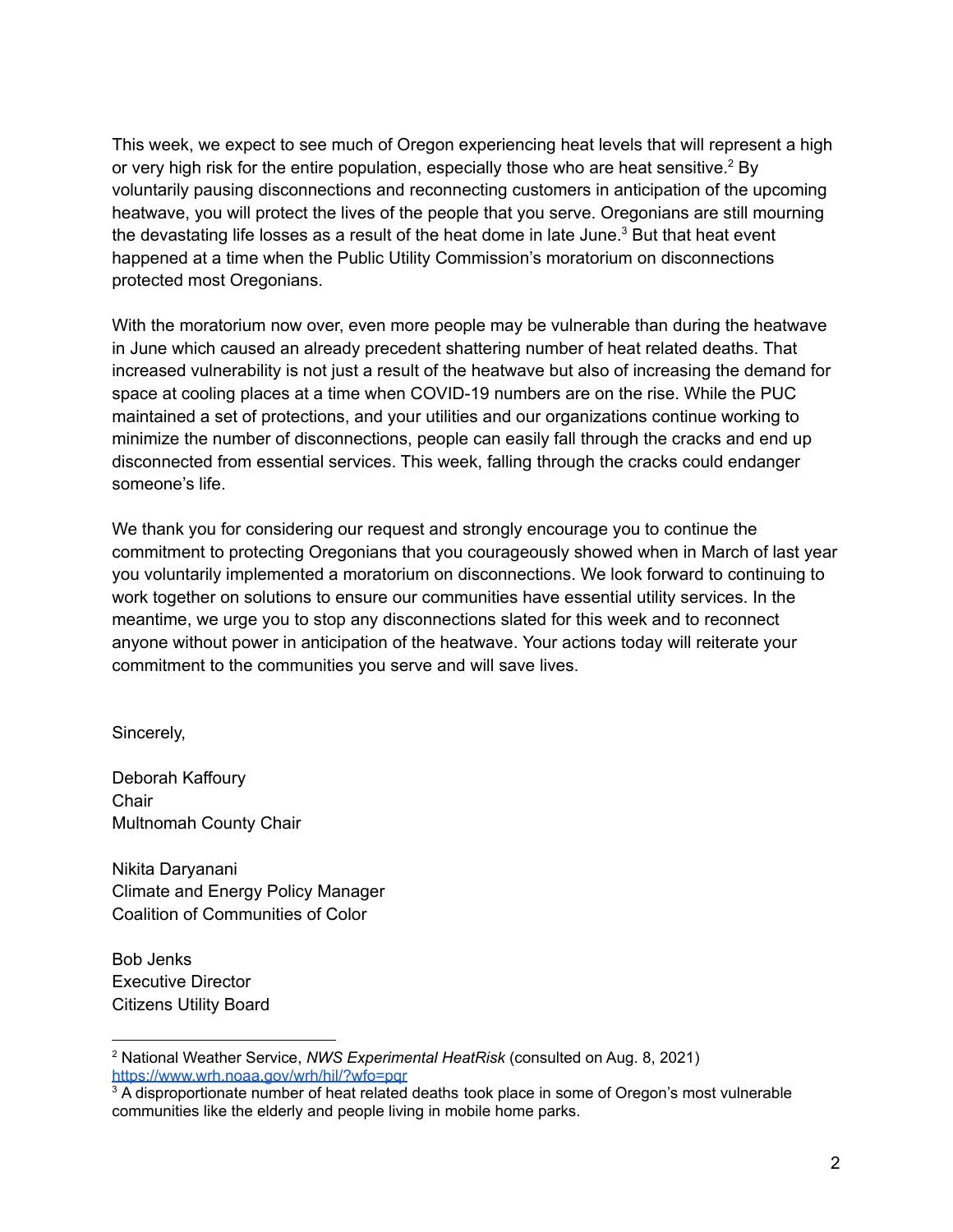Ethan Krikham Advocate

Alma Pinto Climate Justice Associate Community Energy Project

Alessandra de la Torre Energy Justice Organizer Rogue Climate

Oriana Magnera Energy, Climate, and Transportation Manager Verde

Lauren McCloy Policy Director NW Energy Coalition

Damon Motz-Storey Healthy Climate Program Director Oregon Physicians for Social Responsibility

CC: Ms. Megan Decker **Chair** Public Utility Commission of Oregon megan.decker@state.or.us

> Mr. Michael Dougherty Chief Operating Officer Public Utility Commission of Oregon Michael.dougherty@puc.oregon.gov

Jay Tinker Director, Rates and Regulatory Affairs Portland General Electric Jay.Tinker@pgn.com

Etta Lockey Vice President, Regulation, Customer and Community Solutions Pacific Power Etta.Lockey@pacificorp.com